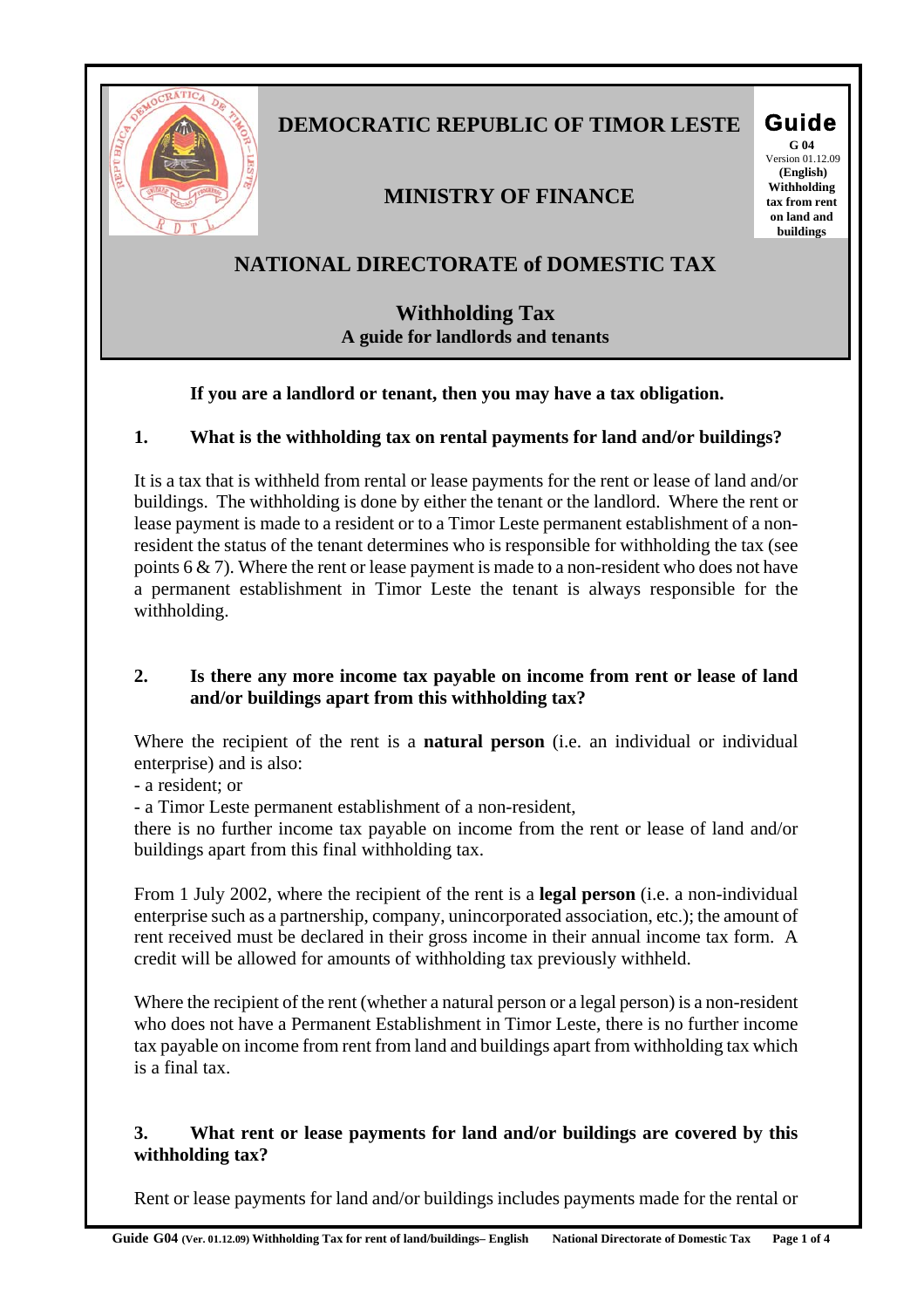lease of land, houses, multi-story houses, apartments, condominiums, office buildings, office-cum-living space, shops, shops-cum-houses, warehouses and industrial space. The renting or leasing of any of these properties will give rise to a withholding tax obligation where rent is paid to a 'resident' as defined in the Taxes and Duties Act 2008 or to a 'nonresident'.

# **4. When did this tax start?**

The withholding tax on rent or lease payments for land and buildings became effective on 1 January 2001.

#### **5. How much is the withholding tax on rent or lease payments for land and/or buildings?**

The amount of the withholding tax on rent or lease payments for land and/or buildings is 10% of the total rent or lease payment in all cases.

## **6. Who has to withhold tax from the payment for rent from land and buildings?**

If the tenant is a **legal person** (i.e. a non-individual enterprise such as a partnership, company, unincorporated association, non-government organization etc.) then the tenant is required to withhold tax at the time of making the payment.

If the tenant is a **natural person** (i.e. an individual or individual enterprise) then the landlord has to self withhold tax from the payment when received. However, if the rent or lease payment is to a non-resident who does not have a permanent establishment in Timor Leste, **then the tenant in all cases** is required to withhold tax from the payment.

If you have any questions on who should withhold tax please refer to point 14 below, i.e. "Where can I get further information?"

## **7. Who has to withhold tax and how much tax is to be withheld?**

Consider the following examples:

(a) Joao, a resident of Timor Leste, leases a building to Timor Investments for \$1,500 per month. Timor Investments is a branch (permanent establishment) of an Australian company, Territory Investments Pty Ltd. As Territory Investments Pty Ltd is a non-individual enterprise they are required to withhold 10% of the gross lease payment each month and to remit this amount to the NDDT by the  $15<sup>th</sup>$  day of the following month.

As Joao is an individual, the amount withheld is a final withholding and the lease payment is not declared in his tax form.

(b) Agusto and Benvinda, are a partnership that is a resident of Timor Leste. The partnership rents a house to Bernardo for \$500 per month. As the tenant is an individual, Agusto and Benvinda (i.e. the partnership) must self withhold the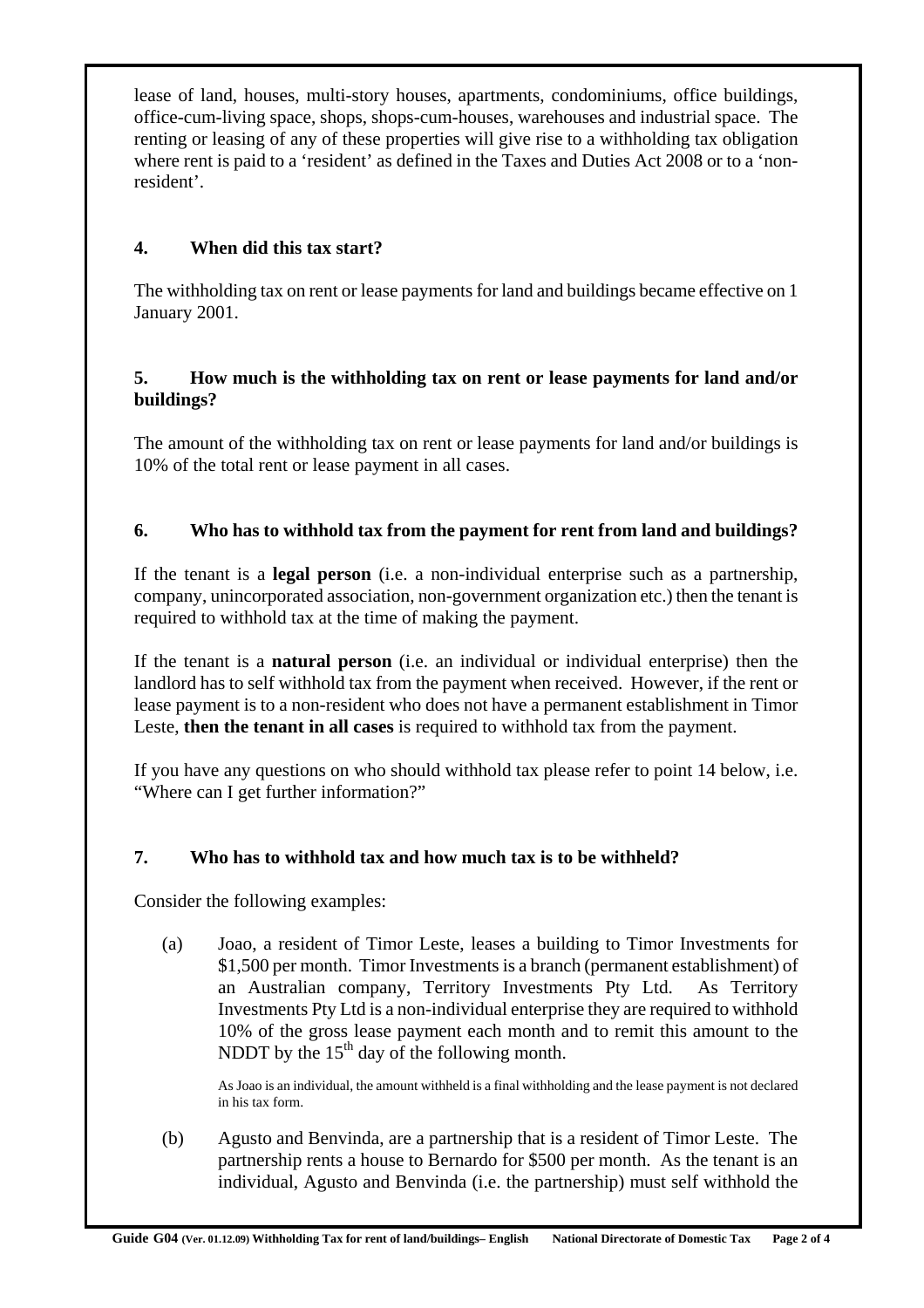10% withholding tax at the time they receive the rent payment each month and remit the tax to the NDDT by the  $15<sup>th</sup>$  day of the following month.

From 1st July 2002 for Augusto and Benvinda (i.e. the partnership is a legal person), the total rent must be declared in the income tax return and a credit may be claimed for the amount withheld.

(c) Amelia, is a resident of Singapore and a non-resident of Timor Leste, though she is Timorese. She owns a house that she rents to Andrew for \$800 per month. Even though Andrew is an individual, he must withhold 10% from the rent payment (as Amelia is a non-resident landlord without a permanent establishment in Timor Leste) and remit this amount to the NDDT by the  $15<sup>th</sup>$ day of the following month.

NDDT Public Ruling 2001/11 covers the issue of 'who is a resident of Timor Leste for tax purposes'.

## **8. What is required of the party withholding the tax?**

The party who withholds tax from the payment for rent from land and buildings is required to do the following:

- (a) withhold tax at the rate of 10% from the payment; and
- (b) deliver three (3) copies *Monthly Taxes Form* and payment of the amount withheld to the Banco Nacional Ultramarino in Dili by the  $15<sup>th</sup>$  of the month after the calendar month in which tax was withheld.

Additionally, if the tenant is required to withhold tax, then the tenant is required to:

(c) provide a withholding tax notice to the landlord (in the format provided in attachment 1 to this document) at the time of withholding.

## **9. When is the tax to be remitted?**

The tax is to be remitted to the NDDT by the  $15<sup>th</sup>$  (or next business day if the  $15<sup>th</sup>$  is not a business day) of the month following the month in which the tax was withheld.

## **10. How do you pay the withholding tax?**

The party who withholds the withholding tax is required to complete three (3) copies of the *Monthly Taxes Form* and to deliver these forms and withholding tax payment to a branch of the Banco Nacional Ultramarino.

The BNU will stamp the forms and return one (1) copy to you for your records.

Payments may be made electronically and you may obtain advice on this method through the contact details below.

## **11. How do I get monthly taxes forms?**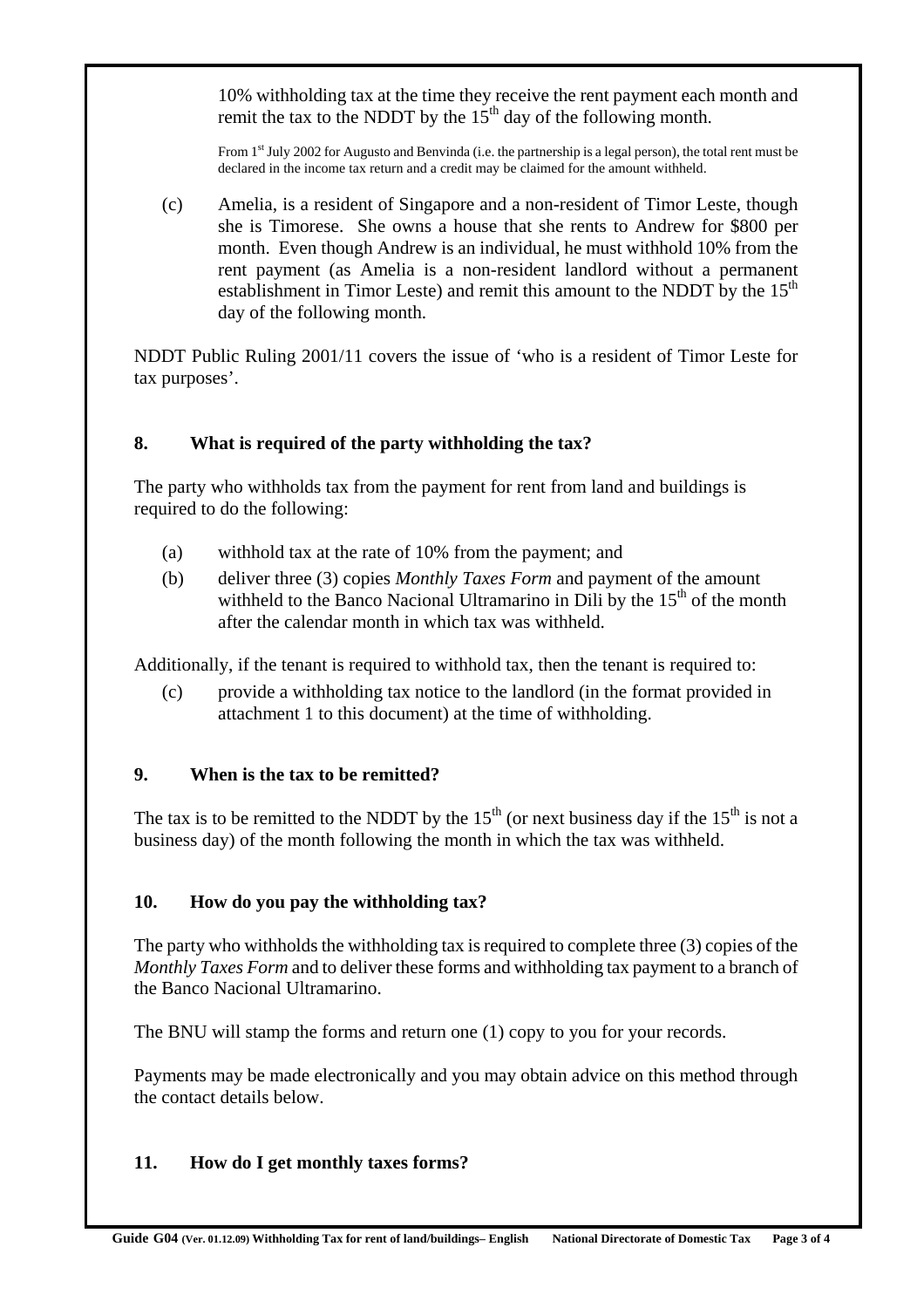Consolidated Monthly Taxes Forms may be obtained from any NDDT District Offices. The forms are also available at Banco Nacional Ultramarino.

The NDDT Dili District Office is located in Rua Pres. Nicolao Lobato, (opposite the Ensul Building), Dili. Enquiries can also be made by telephoning + (670) 331 0059.

If you are outside Dili you can obtain monthly taxes forms from the:

- NDDT Baucau District Office located in Vilanova Street, Kota Baru, Baucau.
- NDDT Maliana District Office located in Holsa Street, Maliana.

#### **12. What happens if the party who is required to withhold and remit this tax does not do so?**

If the party who is required to withhold tax does not do so, they are still liable to pay the tax that they failed to withhold. They may also be prosecuted in court.

If a party has withheld tax but does not pay it to the NDDT, then they may be required to pay additional tax and penalties. The additional tax and penalties can be very high depending on the reason for not paying the tax.

In addition, where a person is required to withhold tax from a rent or lease payment that is an income tax deductible expense, the deduction will not be allowed until the person pays the tax withheld, or required to be withheld, to the NDDT.

## **13. What record should be kept by the party who withholds the tax?**

The tax laws require that the party who is liable to withhold tax must create and keep adequate records to prove that they have withheld and paid the correct amount of tax. These records need to be kept for 5 years after the tax year in which the tax was withheld and remitted to NDDT.

## **14. Where can I get more information?**

More information may be obtained from the NDDT Dili District Office that is located in Rua Pres. Nicolao Lobato, (opposite the Ensul Building), Dili. Enquiries can also be made by telephoning  $+$  (670) 331 0059.

If you are outside Dili you can obtain more information from the:

- NDDT Baucau District Office located in Vilanova Street, Kota Baru, Baucau.
- NDDT Maliana District Office located in Holsa Street, Maliana.

In addition, full copies of rulings, guides and other information may be down loaded from the Ministry of Finance website at: *- www.mof.gov.tl/en/rc/DDT/Default.htm*